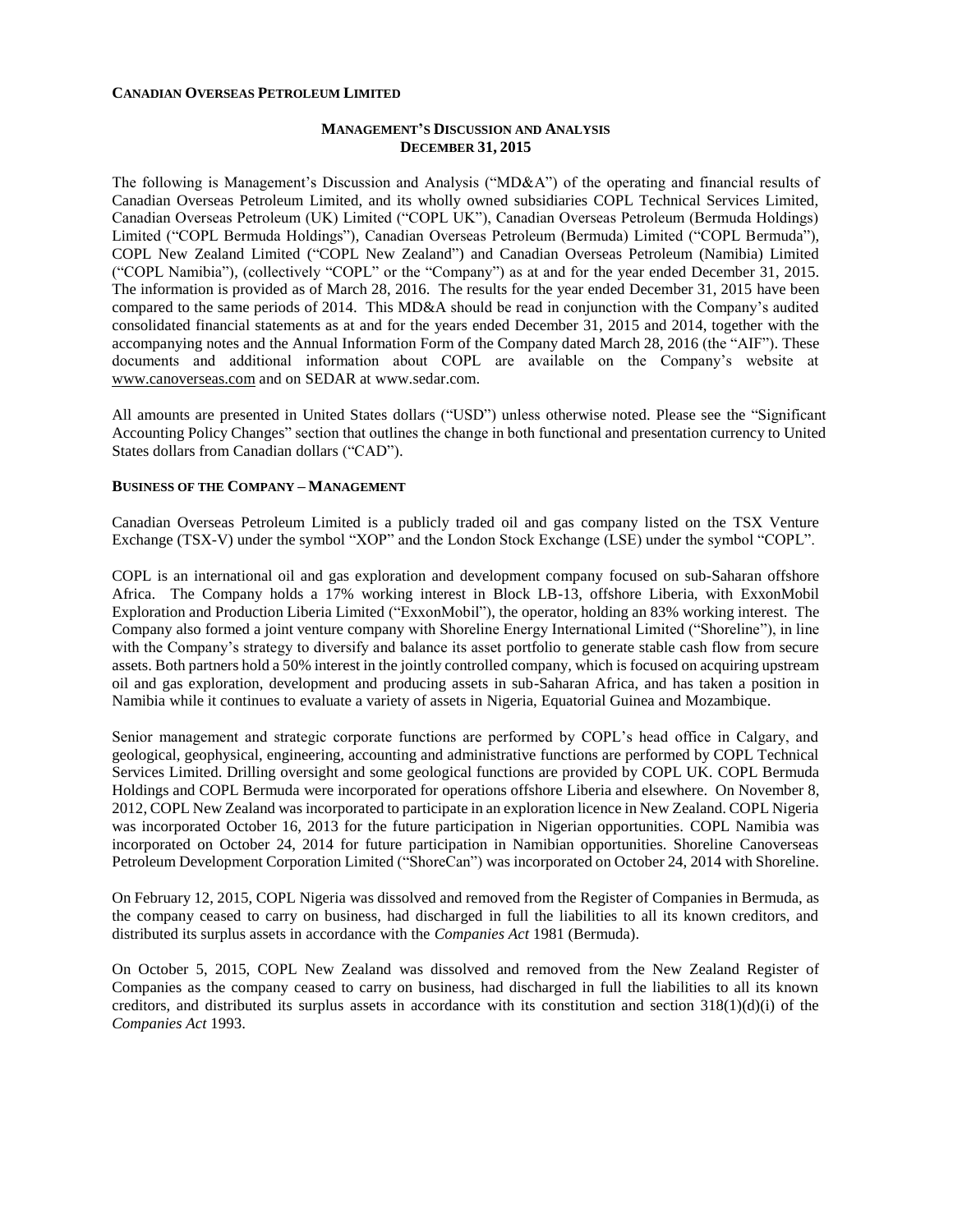# **FORWARD-LOOKING INFORMATION AND STATEMENTS**

This MD&A contains forward-looking statements relating to future events or future performance. In some cases, forward-looking information and forward-looking statements can be identified by terminology such as "may", "will", "should", "expects", "projects", "plans", "anticipates", "potential", "intend", "believe" and similar expressions. These statements represent management's expectations or beliefs concerning, among other things, future operating results and various components thereof and the economic performance of COPL. The projections, estimates and beliefs contained in such forward-looking statements necessarily involve known and unknown risks and uncertainties, including the business risks discussed in this MD&A as at and for the twelve months ended December 31, 2015, which may cause actual performance and financial results in future periods to differ materially from any projections of future performance or results expressed or implied by such forward-looking statements. Operating conditions and weather can have a significant effect on the timing of events. Accordingly, readers are cautioned that events or circumstances could cause results to differ materially from those predicted.

Forward-looking statements included or incorporated by reference in this document include statements with respect to:

- the Company's current strategy to establish and grow an oil and gas business (the "Overview and Overall Performance", "Outlook", and "Liquidity and Capital Resources" sections);
- the Company's ability to raise capital and obtain the financing necessary to develop profitable oil operations (the "Overview and Overall Performance", "Outlook" and "Liquidity and Capital Resources" sections);
- the Company's assumptions in respect of the calculation of stock-based compensation and valuation of Warrants (as defined herein) (the "Stock-Based Compensation Expense" section);
- the Company's ability to manage its financial and operational risks (the "Overview and Overall Performance", "Financial Instruments", "Commitments and Contractual Obligations" and "Liquidity and Capital Resources" sections); and
- the Company's expectations regarding changes in accounting policies and the impact on the Company and its financial statements ("Significant Accounting Policy Changes").

The Company's MD&A and AIF for the year ended December 31, 2015 describe major risks, material assumptions and other factors related to forward-looking information and forward-looking statements that could influence actual results and are incorporated herein by reference. These risks, assumptions and other factors have been provided for readers to gain a more complete perspective on COPL's future operations. However, readers should be cautioned that the list of factors is not exhaustive and that this information may not be appropriate for other purposes. Forward-looking information and forward-looking statements included or incorporated by reference in this MD&A are valid only as at the date of this MD&A, and the Company does not intend to update or revise these forward-looking statements and forward-looking information except as required by applicable securities laws. The forward-looking information and forward-looking statements contained in this MD&A are expressly qualified by this cautionary statement.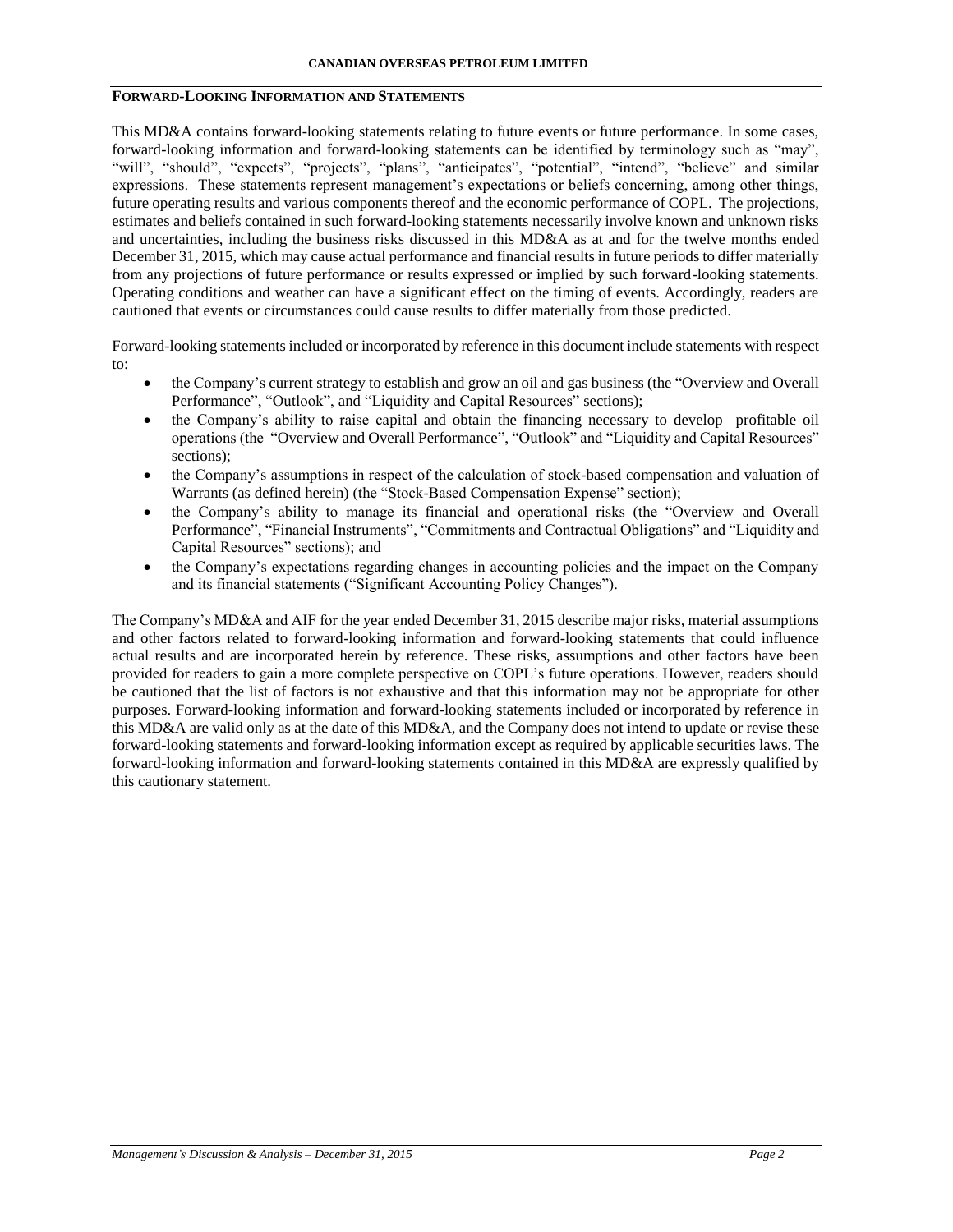# **OVERVIEW AND OVERALL PERFORMANCE \***

In 2015, the Company continued to identify, evaluate and pursue exploration and development opportunities in Tanzania, Namibia, Nigeria, Equatorial Guinea and Mozambique. The Company is focused on offshore opportunities that its seasoned technical team has strength in evaluating and developing.

## *Liberia*

On April 5, 2013, following the Liberian Legislature's ratification of the Production Sharing Contract governing Block LB-13 offshore Liberia, the closing and completion of previously announced transactions between the Company's subsidiary COPL Bermuda and ExxonMobil occurred. The Company holds a 17% working interest in Block LB-13, with the remaining 83% being held by ExxonMobil, who is the operator under the license. As previously announced, the Company's share of all joint interest costs and the gross drilling costs up to \$120 million is carried by ExxonMobil. Although the Company has not yet received ExxonMobil's latest estimated costs for the drilling of the first exploration well on Block LB-13, the Company anticipates that ExxonMobil's obligation to pay COPL Bermuda's participating interest share of costs, expenses and liabilities charged to the joint account under the Block LB-13 joint operating agreement dated March 8, 2013, entered into between COPL Bermuda and ExxonMobil, will continue for at least the first exploration well, and may also include a second exploration well (depending on the costs associated with the first exploration well).

The Company and ExxonMobil remain committed to completing the work program and obligations for the Block LB-13 project. Drilling on Block LB-13 has been delayed due to the Ebola virus outbreak in the region, resulting in a reduced presence of expatriates in the country. The Company is aware of the continued regional threat of the Ebola virus on its operations. On July 23, 2014, the Company announced that the drilling program in Liberia had been suspended due to the Ebola outbreak in the region. On May 9, 2015, the World Health Organization declared Liberia Ebola-free. On September 23, 2015, the Company announced it had received a work program and budget for 2016 from ExxonMobil of its best estimate as to the timing of key activities. The well to be drilled under the Second Exploration Phase, Mesurado-1, is planned to spud no earlier than the fourth quarter of 2016.

On February 23, 2016, ExxonMobil informed the Company that the length of the extension period granted by the National Oil Company of Liberia ("NOCAL") has been set at a total of 619 days and that the second exploration period timeframe has been extended until September 25, 2017. This extension was a result of the "State of Emergency Agreement" between NOCAL and ExxonMobil due to the Ebola crisis in Liberia. The exact timing of the well will be dependent on rig availability and when ExxonMobil can confirm third party contractors' capability to operate in Liberia. The Company will provide further information as future events may arise.

### *Expansion of sub-Saharan African Portfolio*

As part of the Company's stated strategy to expand its interests and to generate stable cash flow from secure assets, the Company continues to assess opportunities in sub-Saharan Africa.

The Company and Shoreline incorporated ShoreCan in October 2014 in Bermuda to focus on acquisitions of upstream oil and gas exploration, development and producing assets in sub-Saharan Africa. Both partners hold a 50% interest in the jointly controlled entity.

On February 20, 2015, ShoreCan entered into a commercial acquisition, ratified by the Ministry of Energy in Namibia, of an 80% interest in three blocks offshore Namibia. ShoreCan is to be the operator and will meet 100% of the exploration costs for the blocks 1708, 1709 and 1808 in the Namibe Basin. Situated north of the Walvis ridge on the Namibian/Angolan border, they are deepwater blocks on which ShoreCan will commence geological and geophysical evaluations on these blocks (the "Namibia project").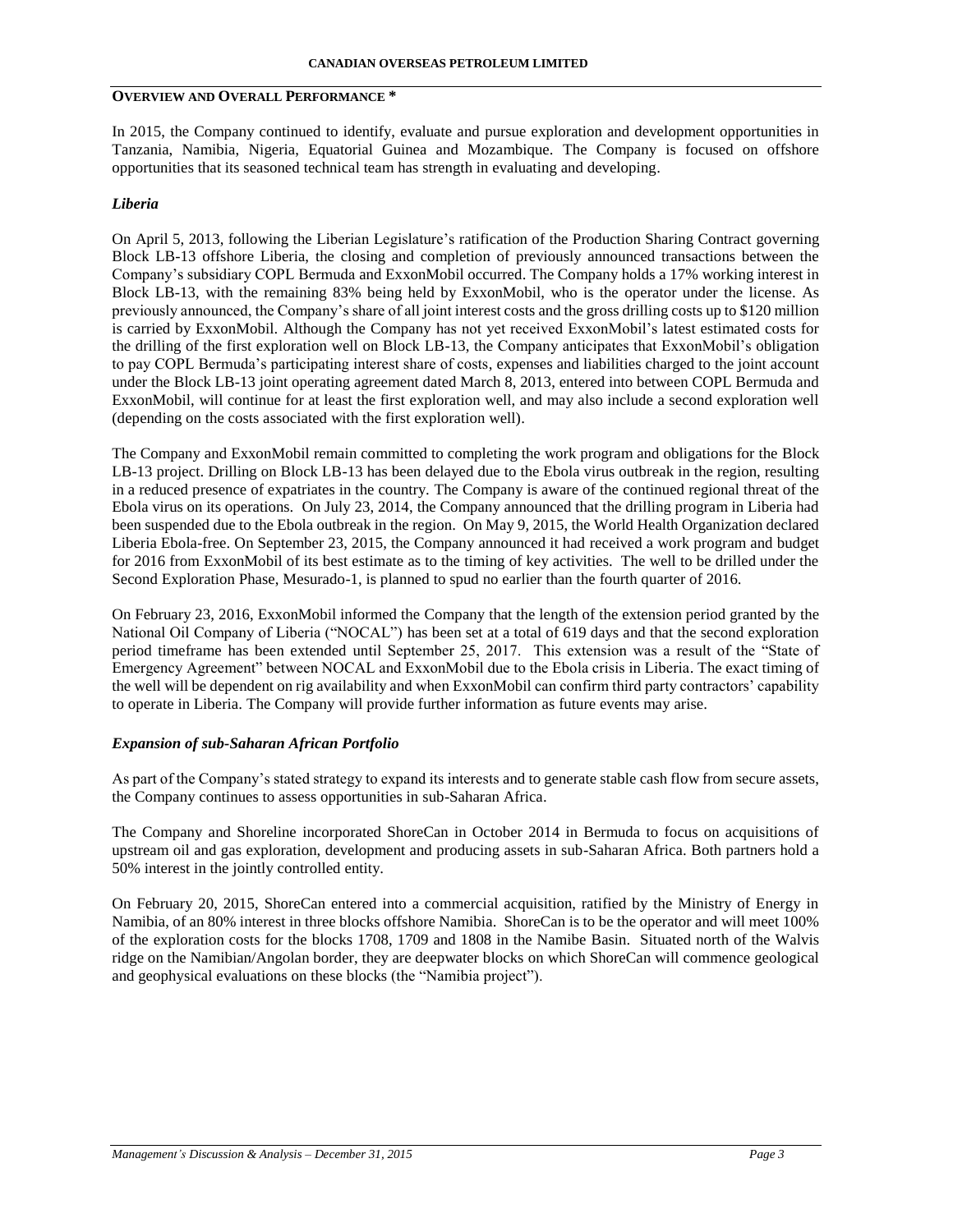# **OVERVIEW AND OVERALL PERFORMANCE\* (CONTINUED)**

### *Expansion of sub-Saharan African Portfolio (continued)*

On March 4, 2015, ShoreCan entered into a farm-in option agreement to acquire a 60% participating interest in the Petroleum Exploration License and Petroleum Agreement with respect to the Kimbiji and Latham offshore Blocks in Tanzania. On August 11, 2015, ShoreCan dropped its option on the Kimbiji Block and retained its option on the Latham Block while seeking a partner for potential 3D seismic evaluation on leads and trends identified by its seismic and geological analysis. The option was exercisable at any time before December 31, 2015. After detailed technical review and a short marketing exercise, ShoreCan determined not to continue with the option during the fourth quarter of 2015, and terminated the option on the Latham Block.

On May 27, 2015, ShoreCan signed a memorandum of understanding ("MOU") on Equatorial Guinea Block EG-18 with the Minister of Mines, Industry and Energy ("MMIE") in Malabo, Equatorial Guinea. A meeting to discuss the terms of a production sharing contract with the MMIE was held on February 10, 2016. The Company will provide further information as future events may arise.

On August 17, 2015, ShoreCan agreed to an acquisition in Nigeria, subject to the approvals of the Nigerian regulatory authorities, to acquire 80% of the issued share capital of a Nigerian oil company which holds 100% of the equity and titled interest of an oil appraisal and development project offering near term oil production, located in the Niger Delta province, offshore Nigeria. The transaction also provides that ShoreCan will take over management and operatorship of the asset. A nominal consideration to this company of \$250,000 is being held in escrow until completion of certain conditions. The Company expects resolution of these conditions very shortly and the deal to proceed to final closing.

As more developments occur, the Company intends to update the market on its activities.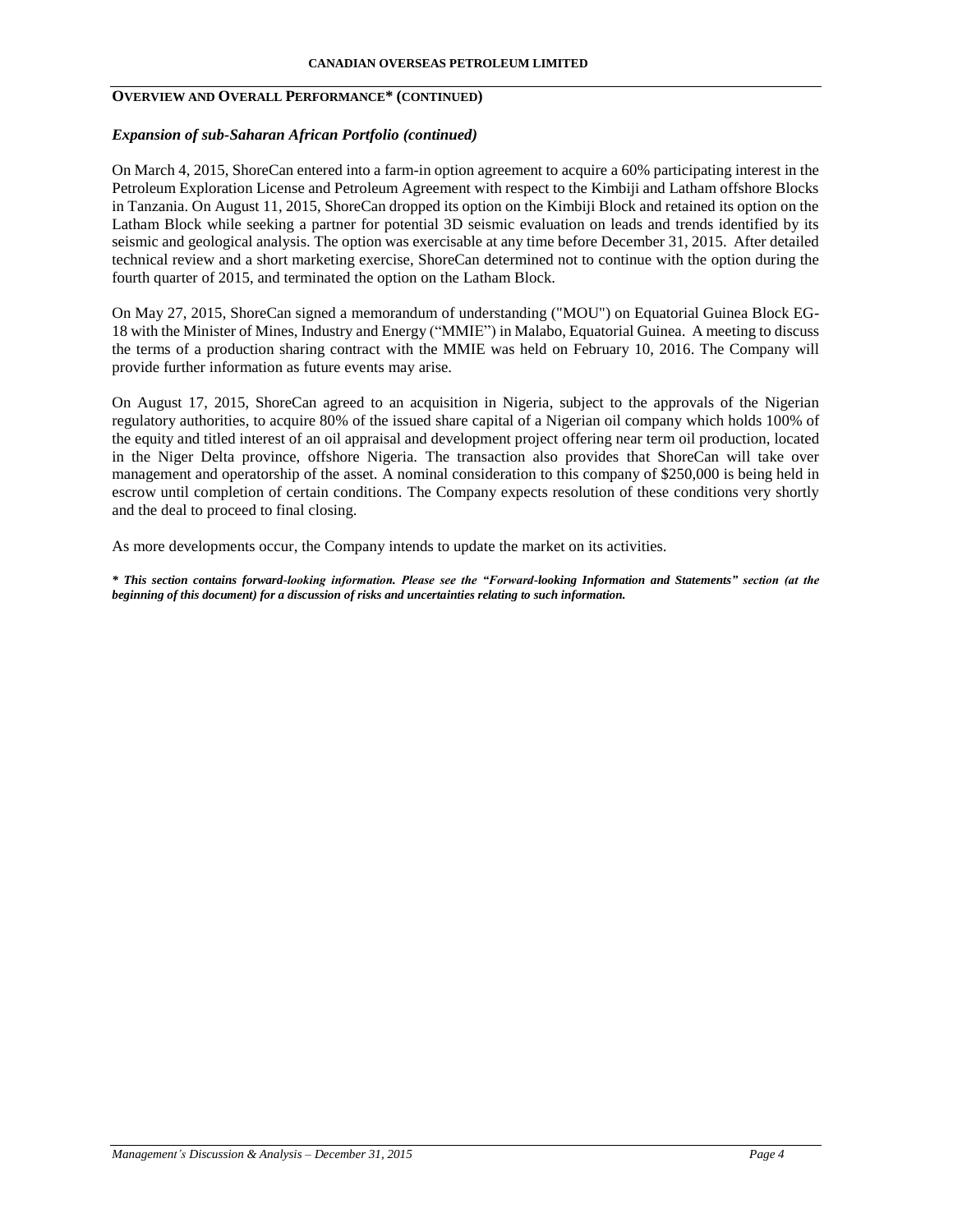## **FINANCIAL SUMMARY**

The Company incurred pre-licence costs of approximately \$114,000 for the year ended December 31, 2015, compared to \$0.6 million for year ended December 31, 2014.

General and administrative costs were \$6.4 million for the year ended December 31, 2015 (net of \$0.2 million of costs allocated to exploration projects), compared to \$6.5 million for the year ended December 31, 2014 (net of \$0.6 million of costs allocated to exploration projects). The Company recognized interest income of approximately \$41,000 for the year ended December 31, 2015, compared to \$28,000 for the year ended December 31, 2014. A foreign exchange loss of \$0.5 million was recognized for the year ended December 31, 2015, compared to foreign exchange gain of \$1.1 million in 2014. The Company recognized a gain on derivative of \$1.1 million for the year ended December 31, 2015, compared to a gain of \$27,000 for the year ended December 31, 2014. The loss recognized on the Company's investment in ShoreCan was \$0.7 million for the year ended December 31, 2015, compared to \$nil for the year ended December 31, 2014. As a result, the Company's loss amounted to \$6.7 million for the year ended December 31, 2015, compared to losses of \$6.6 million in 2014.

As at December 31, 2015, the Company's cash and cash equivalents amounted to \$2.0 million. Cash used in investing activities amounted \$0.9 million for the year ended December 31, 2015, compared to \$0.6 million for the year ended December 31, 2014. Cash used in operating activities amounted to \$6.3 million for the year ended December 31, 2015 compared to \$7.5 million for the same period in 2014. Cash provided by financing activities amounts to \$5.0 million for the year ended December 31, 2015, compared to \$10.8 million for the year ended December 31, 2014.

#### **OUTLOOK \***

The Company's strategy is to grow its international oil and gas business offshore sub-Saharan Africa and elsewhere in the world by farming into, and/or acquiring interests in, exploration, unappraised and/or undeveloped assets using the expertise and experience of its senior management team.

The Company's short-term operations will focus on:

- working with ExxonMobil to progress the planning of future drill locations in Liberia; and
- working to successfully conclude the variety of new opportunities available in sub-Saharan Africa.

Currently the Company does not have material cash inflows and/or adequate financing to develop profitable operations. The Company is pursuing exploration projects that, if successful, will require substantial additional financing before they are able to generate positive cash flows. Accordingly, the Company's continued successful operation is dependent on its ability to obtain additional financing. There is no assurance that the Company will be able to obtain adequate financing in the future or that such financing will be obtained on terms advantageous to the Company. All of these factors represent events, risks or uncertainties that management believes will materially affect the Company's future performance.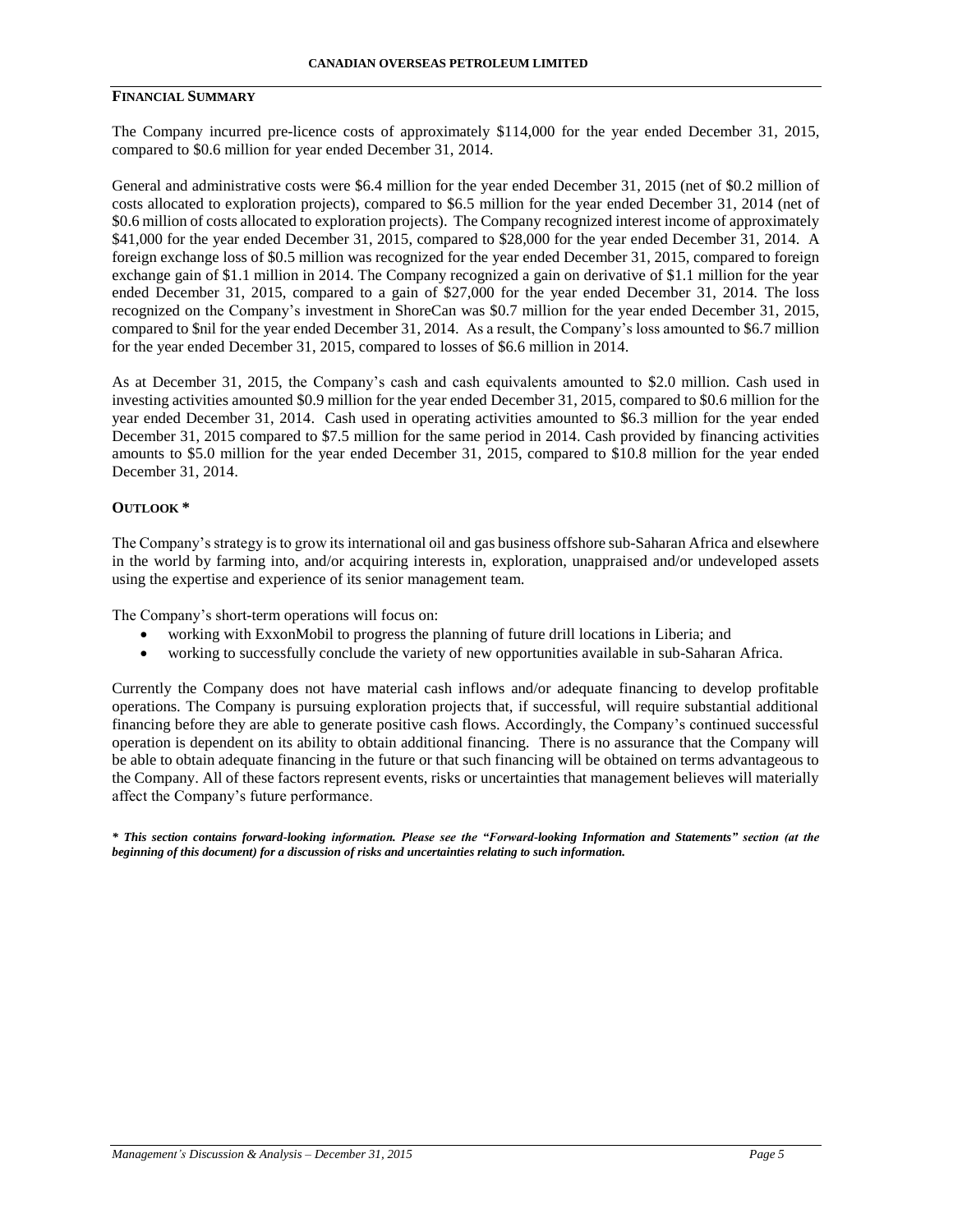# **SELECTED ANNUAL INFORMATION**

### **DISCUSSION OF OPERATIONS**

The Company has not had significant revenue from operations in any of its last three financial years. The following table summarizes the Company's financial results for the years ended December 31 2015, 2014 and 2013:

| (\$ 000's) except per share                 | 2015        | 2014        | 2013        |
|---------------------------------------------|-------------|-------------|-------------|
| <b>Exploration recovery</b>                 | \$          | \$<br>(1)   | \$<br>(70)  |
| Pre-license costs                           | 114         | 551         | 521         |
| Derecognition of exploration                |             |             |             |
| and evaluation assets                       |             | 594         |             |
| Administrative expenses                     | 6,391       | 6,541       | 7,647       |
| Stock-based compensation                    |             |             | 1,433       |
| Interest income                             | (41)        | (28)        | (25)        |
| Derivative gain                             | (1,097)     | (27)        |             |
| Foreign exchange loss / (gain)              | 530         | (1,138)     | (756)       |
| Loss on investment in joint venture         | 729         |             |             |
| Net loss                                    | 6,685       | 6,554       | 8,811       |
| Per share loss (basic and diluted)          | \$<br>0.01  | \$.<br>0.02 | \$<br>0.03  |
| Outstanding common shares at<br>December 31 | 482,339,196 | 402,050,497 | 333,717,720 |
| Weighted average common shares<br>- basic   | 440,545,079 | 365,248,721 | 301,868,415 |
|                                             |             |             |             |
| Cash used in operating activities           | \$6,255     | \$7,515     | 7,840       |

## *Exploration Expenses*

For the year ended December 31, 2015, exploration costs were \$nil, a recovery of \$ \$1,000 in 2014 and \$70,000 in 2013 related to the UK Bluebell prospect for which an exploration well was drilled in March 2012 and commercial reserves were not discovered.

### *Derecognition of Exploration and Evaluation Assets*

During the year ended December 31, 2014, the balance of previously capitalized evaluation and exploration assets of \$594,000 were written off against the project of COPL New Zealand (as previously discussed), as the minimum work commitments on the exploration asset had not been met by the Company or its partner. There are no further financial penalties or commitments relative to this asset after that date.

# *Pre-Licence Costs*

For the year ended December 31, 2015, the \$0.1 million net pre-licence costs related to sub-Saharan Africa (discussed in the "Expansion of sub-Saharan African Portfolio" section). For the year ended, December 31, 2014, pre-license costs of \$0.6 million related to \$0.3 million for areas in West Africa, and \$0.3 million for the Liberia project. Pre-licence costs of \$0.5 million for the year ended December 31, 2013, related to the project in Liberia for which transactions were completed in April of 2013 (discussed in the "Liberia" section).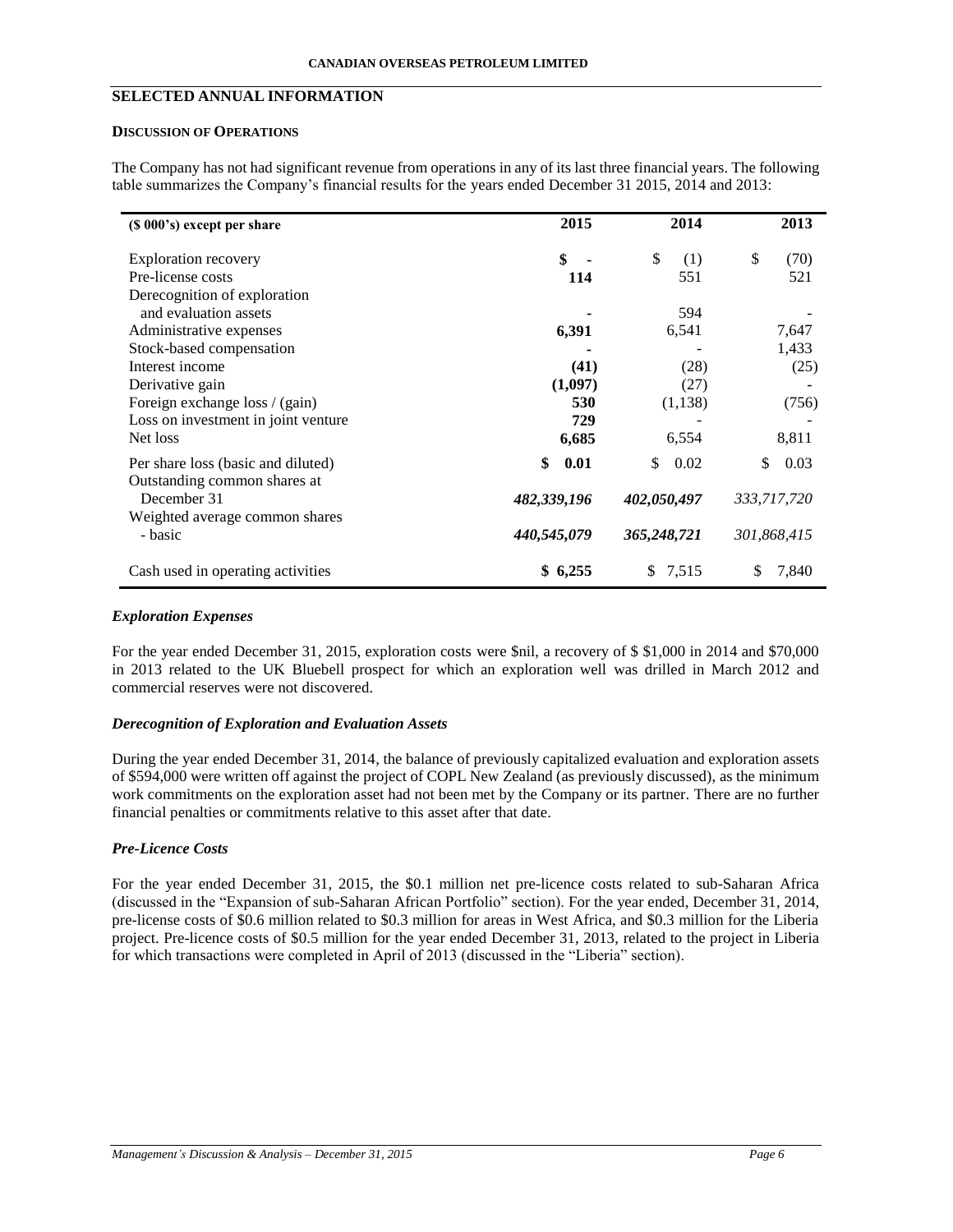# **DISCUSSION OF OPERATIONS (CONTINUED)**

#### *Administrative Expenses*

A breakdown of administrative expenses are as follows:

| $(S\ 000's)$                               | 2015        |    | 2014  |
|--------------------------------------------|-------------|----|-------|
| Administrative:                            |             |    |       |
| Payroll and related costs                  | \$<br>2,363 | S  | 2,548 |
| External directors' fees and related costs | 532         |    | 617   |
| Consulting services                        | 797         |    | 945   |
| Professional services                      | 739         |    | 581   |
| Travel expenses                            | 661         |    | 753   |
| Office expenses                            | 758         |    | 846   |
| Stock exchange and transfer agent fees     | 86          |    | 132   |
| Other general and administrative           | 605         |    | 675   |
| Costs allocated to exploration projects    | (150)       |    | (556) |
| Total administrative                       | 6,391       | \$ | 6,541 |

Administrative expenses amounted to \$6.4 million for the year ended December 31, 2015, compared to \$6.5 million for the year ended December 31, 2014, and are presented net of costs allocated to exploration projects which amounted to \$0.2 million in 2015 and \$0.6 million in 2014.

The decrease in administration expenses of approximately \$0.2 million compared to the year ended December 31, 2014, is due to a reduction in expenses related to external directors' costs, consulting services, travel and other general and administrative costs. In addition, payroll and related costs as well as travel expenses were lower due to the resignation of the CFO in August of 2015. This decrease in administrative expenses was offset by the increase in professional service fees during 2015 compared to 2014. The decrease in administrative costs allocated to exploration projects for the year ended December 31, 2015, compared to the same period in 2014, was a result of less time allocated to the projects in Liberia and New Zealand.

### *Stock-Based Compensation Expense\**

The Company has a stock option plan where the number of common shares of the Company (the "Common Shares") reserved under the plan shall not exceed 10% of issued and outstanding Common Shares and the number reserved for any one individual may not exceed 5% of the issued and outstanding shares. The board of directors approved a Performance Share Unit Plan on April 15, 2014 ("the PSU Plan"), whereby a maximum of 5,000,000 Common Shares may be issuable to officers, employees and consultants of the Company and its subsidiaries similar restrictions as the stock option plan.

Exercise prices for stock options granted are determined by the closing market price on the day before the date of grant. The fair value of each option granted is estimated on the date of grant using a Black-Scholes option pricing model (the assumptions used for the model are discussed in the notes accompanying the Company's audited consolidated financial statements for the years ended December 31, 2015 and 2014).

There were no stock options or Common Shares under the PSU Plan issued during the years ended December 31, 2015 and 2014, and no stock options were exercised during the years ended December 31, 2015 or 2014. There were 6,950,000 stock options that expired unexercised and 1,800,000 stock options forfeited for the year ended December 31, 2015.

Stock-based compensation expense of \$nil was recognized for the year ended December 31, 2015 and 2014.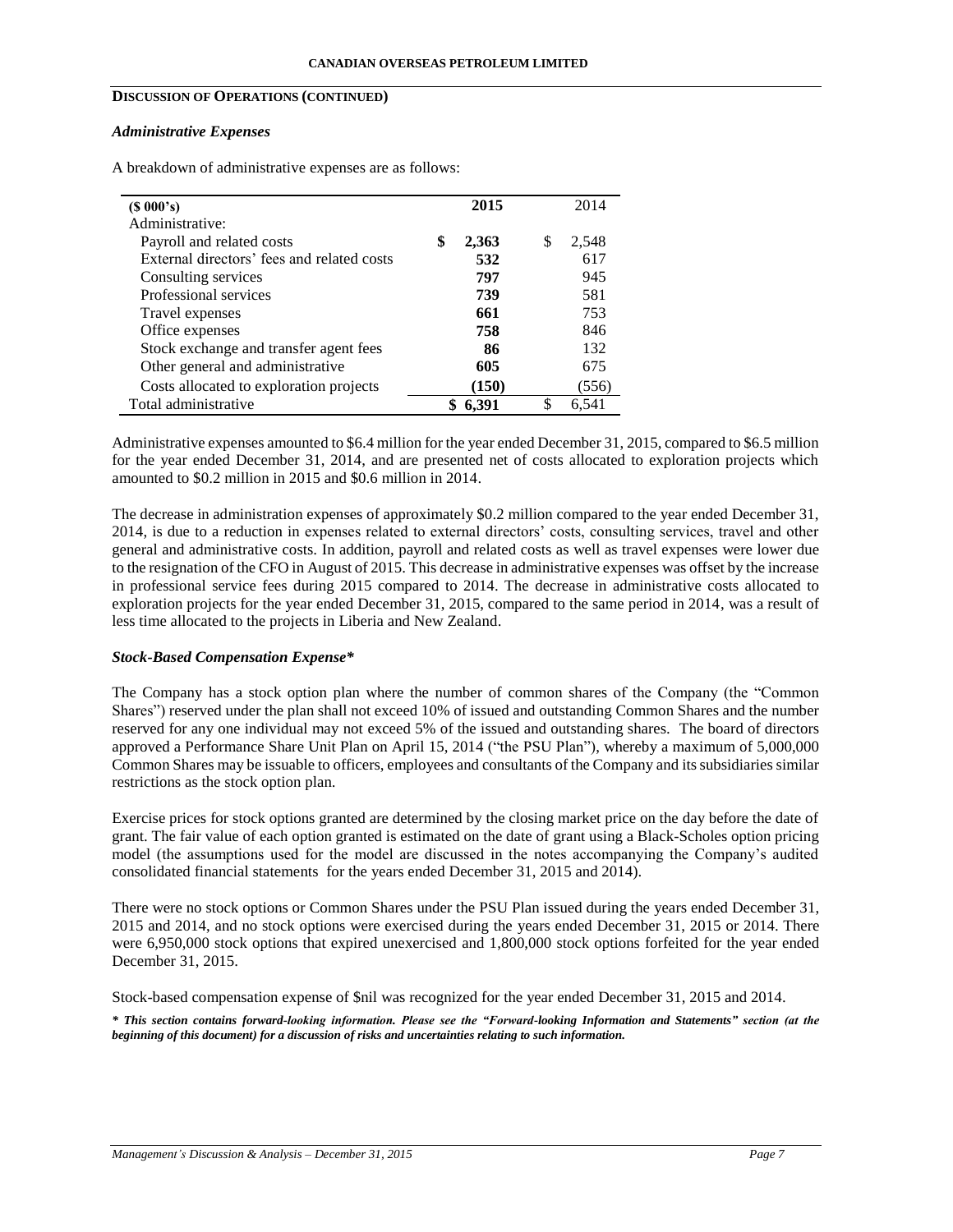# **DISCUSSION OF OPERATIONS (CONTINUED)**

### *Interest Income*

Interest income earned was \$41,000 for the year ended December 31, 2015, compared to \$28,000 for year ended December 31, 2014. The interest income relates to interest earned on cash held at banks.

### *Derivative Gain\**

On April 3, 2014, the Company issued 888,889 Common Share purchase warrants to its agents, which entitle the holder to purchase one Common Share of Canadian Overseas Petroleum Limited until April 4, 2016, at an exercise price of Great British Pounds ("GBP") 0.135 (\$0.224).

On July 9, 2015, the Company issued 80,288,699 Common Share purchase warrants, which entitle the holder to purchase one Common Share until July 9, 2017, at an exercise price of CAD \$0.12 (\$0.09).

On July 9, 2015, the Company also issued 4,548,380 Common Share purchase warrants to its agents, which entitle the holder to purchase one Common Share until July 9, 2017, at an exercise price of CAD \$0.09 (\$0.07).

A derivative liability was recognized in relation to the warrants issued. The warrants' exercise price is in GBP or CAD, the stock is traded in CAD and the Company's functional currency is USD. As there is variability in these exchange rates the warrants are classified as derivative financial instruments.

As at December 31, 2015, the total derivative liabilities were revalued and a derivative gain of \$1.1 million was recognized for the year ended December 31, 2015, compared to \$27,000 for the year ended December 31, 2014. The estimated derivative liability as at December 31, 2015, is valued at \$0.4 million (December 31, 2014 - \$57,000, January 1, 2014 - \$nil) using a Black-Scholes option pricing model.

*\* This section contains forward-looking information. Please see the "Forward-looking Information and Statements" section (at the beginning of this document) for a discussion of risks and uncertainties relating to such information.*

# *Foreign Exchange Gain*

A foreign exchange loss of \$0.5 million was recognized for the year ended December 31, 2015 (2014 - \$1.1 million gain, 2013 - \$0.7 million gain), and related mainly to the translation of cash and cash equivalents denominated in currencies other than USD compared to gains on translation of capitalized exploration and evaluation costs in 2014 and 2013.

#### *Loss on investment in joint venture*

The Company currently holds a 50% interest in a jointly controlled entity, ShoreCan, as part of the Company's stated strategy to expand its interests and to generate stable cash flow from secure assets. For the year ended December 31, 2015 (December 31, 2014 and January 1, 2014 - \$nil), the Company charged ShoreCan \$2.6 million of management and technical services which were included in ShoreCan's general and administration expenses for the same period. This \$2.6 million of revenue was reversed from the Company's revenue and investment in joint venture.

As at December 31, 2015, the Company's share of losses of \$3.1 million (December 31, 2014 and January 1, 2014 - \$nil) in ShoreCan exceeded the company's net investment of \$0.7million (December 31, 2014 and January 1, 2014 - \$nil) in the jointly controlled entity. Accordingly, under the equity method, the Company did not recognize its current period losses of \$2.4 million for the period ended December 31, 2015 (December 31, 2014 - \$nil). Unrecognized accumulated losses on the investment as of December 31, 2015 are \$2.4 million (December 31, 2014 - \$nil).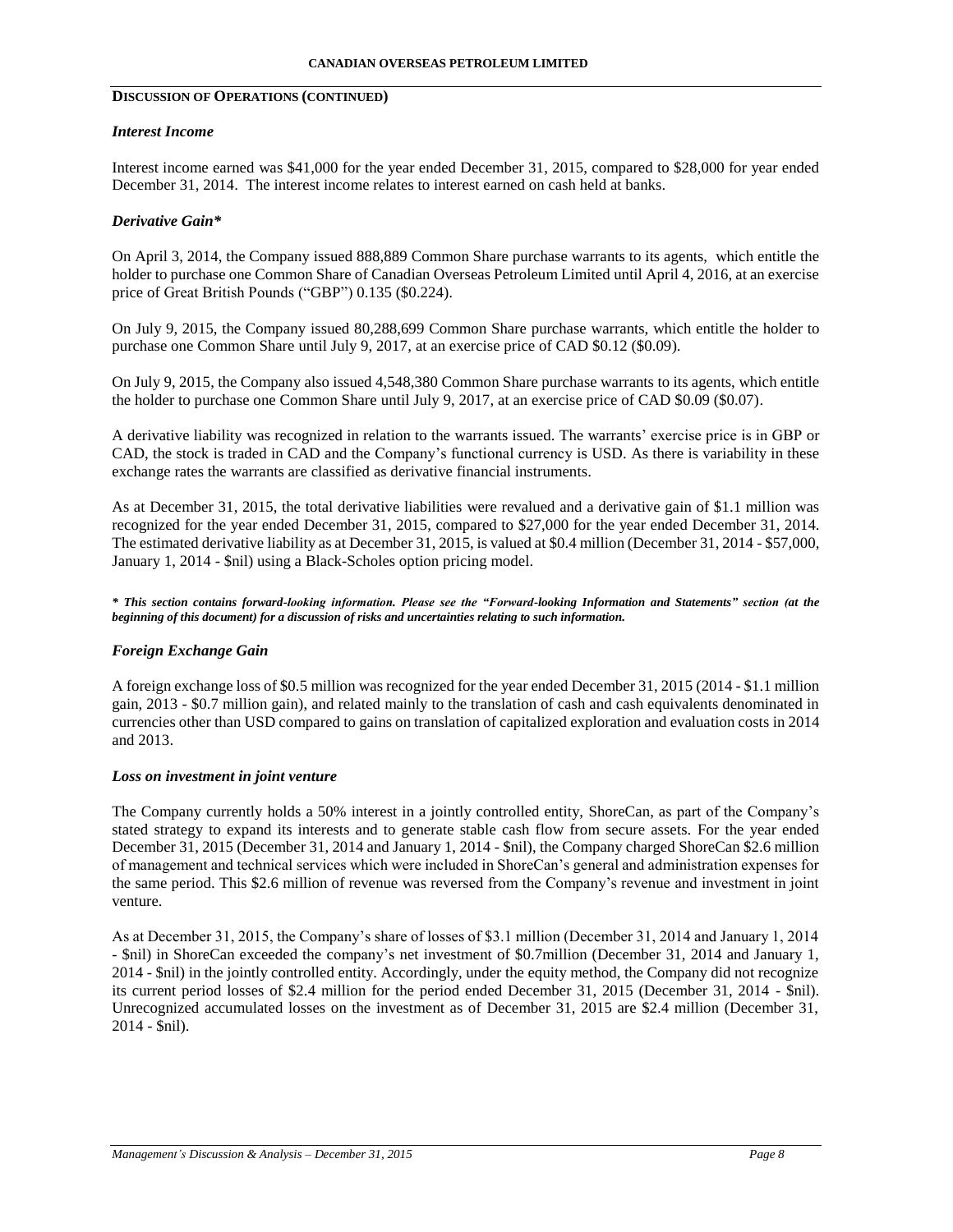## **COMPARATIVE FINANCIAL POSITION ITEMS**

The following table summarizes the Company's financial position as at December 31, 2015, December 31, 2014 and January 1, 2014:

| (\$ 000's) except per share       | December 31,<br>2015 | December 31,<br>2014 | January 1,<br>2014 |
|-----------------------------------|----------------------|----------------------|--------------------|
| Cash and cash equivalents         | 2,015                | 4,705<br>S           | 2,241              |
| Exploration and evaluation assets | 16,455               | 16,305               | 16,456             |
| Total assets                      | 18,998               | 21,705               | 19,292             |
| Non-current financial liabilities | 367                  | 57                   |                    |
| Share capital                     | (120, 730)           | (117,247)            | (109, 101)         |
| Shareholders' equity              | (17,207)             | (20, 268)<br>S.      | (17,545)<br>S.     |

Economic and industry factors and their respective impact on the Company for the year ended December 31, 2015, are substantially unchanged since the year ended December 31, 2014.

### *Cash and Cash Equivalents*

The decrease in cash and cash equivalents of \$2.7 million during 2015 relates mainly to administrative costs, as well as amounts paid for the investment in the ShoreCan joint venture.

#### *Investment in joint venture*

The Company's share of ShoreCan's net assets and liabilities, or investment in joint venture, represents the 50% share of the jointly controlled entity ShoreCan's non-current assets, exploration and evaluation assets which relate to the Namibia project (as discussed in the "Expansion of sub-Saharan African Portfolio" section), offset by current and non-current liabilities of ShoreCan. As the Company's share of the net liabilities in ShoreCan exceeded the Company's interest. as at December 31, 2015, under the equity method, the Company discontinued recognizing its share of future losses and the carrying amount of the investment in the jointly controlled entity was nil.

### *Exploration and Evaluation Assets*

Exploration and evaluation assets ("E&E Assets") of \$16.4 million relate to the project in Liberia as at December 31, 2015, compared to \$16.3 million as at December 31, 2014. The increase in E&E Assets for the year ended December 31, 2015 relates to capitalized geological evaluation work in respect of its project in Liberia.

| $(S\ 000's)$                                                                                                             | December 31,<br>2015                 | December 31,<br>2014      | January 1,<br>2014 |
|--------------------------------------------------------------------------------------------------------------------------|--------------------------------------|---------------------------|--------------------|
| Capitalized exploration and evaluation costs<br>Net effect of foreign exchange<br>Exploration and evaluation written off | \$16,455                             | \$16,942<br>(43)<br>(594) | \$16,456           |
| Total capitalized exploration and<br>evaluation costs                                                                    | $\overline{\phantom{a}}$<br>\$16,455 | \$16,305                  | \$16,456           |

## *Total Assets*

Total assets decreased by \$2.7 million from \$21.7 million as at December 31, 2014, to \$19.0 million as at December 31, 2015. This decrease is a result of the \$2.7 million decrease in cash and cash equivalents and prepaids, while partially offset by the increases in the value of the capitalized E&E Assets and accounts receivables.

### *Share Capital and Shareholders' Equity*

The decrease in shareholders' equity of \$3.1 million from December 31, 2014, relates to the net loss for the year ended December 31, 2015, offset by the issuance of common shares net of share issue costs during the year ended December 31, 2015. As at March 28, 2016, the Company had 482,339,196 Common Shares outstanding.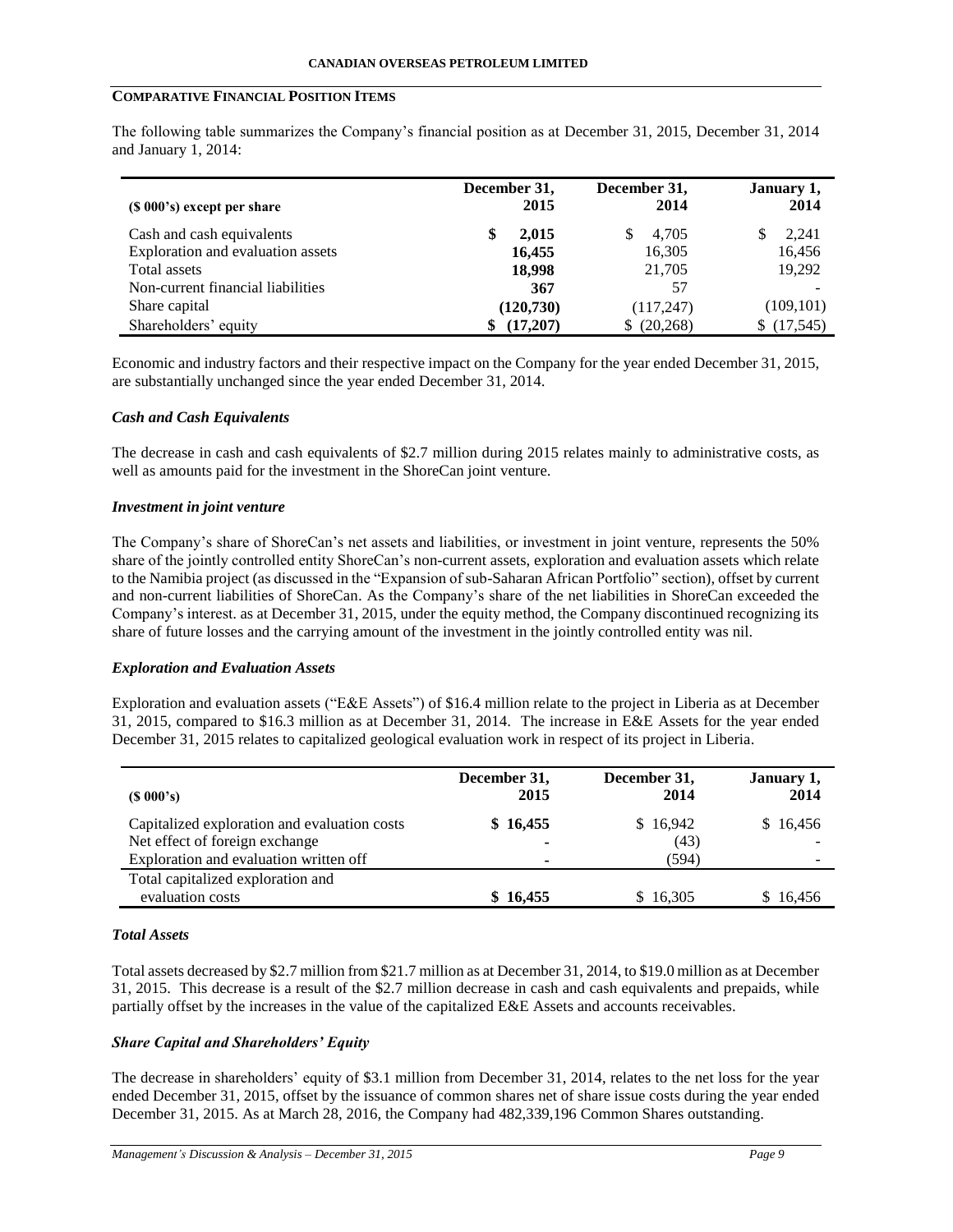## **SUMMARY OF QUARTERLY RESULTS**

Eight most recent quarters:

| (S 000's)                           | December 31, 2015        | <b>September 30, 2015</b> | June 30, 2015 | March 31, 2015        |
|-------------------------------------|--------------------------|---------------------------|---------------|-----------------------|
| Revenue                             | 21                       |                           |               |                       |
| Loss                                | (1.943)                  | (980)                     | (1.629)       | (2,132)               |
| Loss per share - basic $\&$ diluted | (0.00)                   | (0.00)                    | (0.00)        | (0.01)                |
|                                     |                          |                           |               |                       |
|                                     |                          |                           |               |                       |
| (S 000's)                           | <b>December 31, 2014</b> | September 30, 2014        | June 30, 2014 | <b>March 31, 2014</b> |
| Revenue                             | 16                       |                           |               |                       |
| Loss                                | 1,848)                   | (2,017)                   | (1,777)       | (912)                 |

The revenue in all quarters consists of interest income earned on cash balances. The 2015 quarterly losses mainly represent the Company's administrative costs, depreciation, pre-licence costs and foreign exchange losses, as well as a loss on investment in ShoreCan, all of which are offset by a gain on the derivative liabilities. The third quarter 2015 losses are less due to pre-licence costs recovery and significantly higher derivative liability gains. As well, the net loss on investment in ShoreCan was only \$29,000 in the third quarter of 2015, compared to net losses of \$0.7 million in the fourth quarter, \$0.1 million in the second quarter and \$0.2 million in the first quarter.

The 2014 quarterly losses mainly represent the Company's administrative, pre-license costs and fluctuating foreign exchange gains or losses. The reduction in the loss for the first quarter of 2014 compared to the second quarter of 2014 was a result of a \$0.6 million foreign exchange gain in the first quarter compared to a loss of \$0.5 million in the second quarter. During the third quarter of 2014, the Company derecognized previously capitalized evaluation and exploration assets of \$0.7 million related to its New Zealand license, which was offset by a foreign exchange gain of \$0.6 million. Administrative expenses in the third quarter of 2014 were higher due to increased consulting fees related to financing and international travel for new projects. During the fourth quarter of 2014, the net loss was down due to the absence of the derecognition of the exploration and evaluation expense offset by an increase in administrative expenses due to increased professional fees and international travel for new projects.

# **FOURTH QUARTER RESULTS**

The Company did not incur pre-licence costs for the three month period ended December 31, 2015, compared to \$0.1 million for three month period ended December 31, 2014.

General and administrative costs were \$1.6 million for the three month period ended December 31, 2015 (net of \$36,000 of costs allocated to exploration projects), compared to \$2.2 million for the three month period ended December 31, 2014 (net of \$38,000 of costs allocated to exploration projects). The Company recognized interest income of approximately \$21,000 for the three month period ended December 31, 2015, compared to \$16,000 for the three month period ended December 31, 2014. The Company recognized a gain on derivative of \$23,000 for the three month period ended December 31, 2015, compared to a gain of \$6,000 for the three month period ended December 31, 2014. A foreign exchange loss of \$83,000 was recognized for the three month period December 31, 2015, compared to foreign exchange gain of \$0.4 million for the same period in 2014. The loss recognized on the Company's investment in ShoreCan was \$0.4 million for the three month period ended December 31, 2015, compared to \$nil for the three month period ended December 31, 2014. As a result, the Company's net loss amounted to \$1.9 million for the three month period ended December 31, 2015, compared to net losses of \$1.8 million for the same period in 2014.

Cash used in investing activities amounted \$80,000 for the three month period ended December 31, 2015, compared to \$37,000 for the three month period ended December 31, 2014. Cash used in operating activities amounted to \$1.4 million for the three month period ended December 31, 2015 compared to \$2.3 million for the same period in 2014. Cash used in financing activities amounts to \$1,000 for the three month period ended December 31, 2015, compared to \$35,000 for the three month period ended December 31, 2014.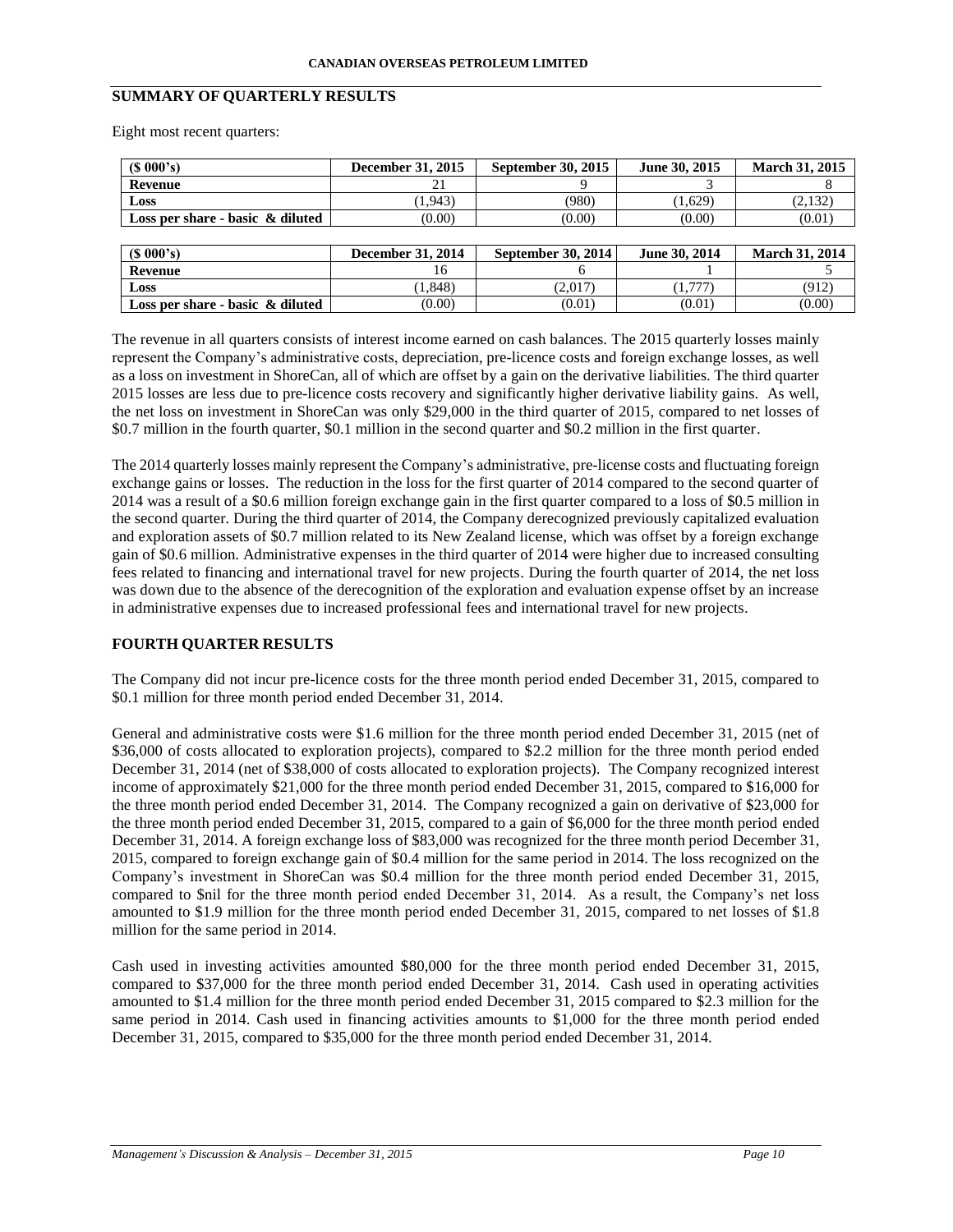# **TRANSACTIONS WITH RELATED PARTIES**

### **TRANSACTIONS WITH DIRECTORS AND OFFICERS**

As at December 31, 2015, accounts due from related parties amounted to \$21,000 (December 31, 2014 - \$64,000, January 1, 2014 - \$33,000), which represented travel advances, with \$2,000 payable to related parties (December 31, 2014 - \$nil, January 1, 2014 - \$3,000) for outstanding travel expenses.

## **REMUNERATIONS OF DIRECTORS AND OTHER KEY MANAGEMENT PERSONNEL**

The key management personnel of the Company are comprised of executives of the Company and members of its board of directors. The remuneration accrued to directors and key management personnel during the year ended December 31 is as follows:

| In $\$$ 000's       | <b>December 31, 2015</b> | December 31, 2014 |
|---------------------|--------------------------|-------------------|
| Short-term benefits | 1.859                    | .798              |
|                     | 1.859                    | .798              |

Short-term benefits include annual salaries, directors' fees and health and other taxable benefits.

#### **LOAN TO KEY MANAGEMENT PERSONNEL**

The Company has provided a non-recourse interest bearing loan to a member of key management personnel. The balance receivable is as follows:

| (S 000's)       | <b>December 31, 2015</b> | 2014<br>December 31. 2 | 2014<br>January J |
|-----------------|--------------------------|------------------------|-------------------|
| Loan receivable |                          |                        |                   |

The loan receivable was payable in twenty four equal monthly instalments bearing interest at the prescribed Canada Revenue Agency rates, which ranged from 1% to 2% during the year ended December 31, 2015. The loan was fully repaid in December 2015.

## **TRANSACTIONS WITH JOINTLY CONTROLLED ENTITY**

In the normal course of operations, the Company enters into transactions on market terms with its jointly controlled entity ShoreCan, which have been measured at exchange value and are recognized in the consolidated financial statements, including, but not limited to: management fees, technical services and unsecured interest-bearing loans.

Included in ShoreCan's expenses for the year ended December 31, 2015, is \$2.6 million (December 31, 2014 and January 1, 2014- \$nil) of management and technical services and \$16,000 (December 31, 2014 and January 1, 2013 - \$nil) of interest expense charged by the Company and its subsidiaries. This \$2.6 million of revenue was reversed from the Company's revenue and investment in joint venture. Also included in ShoreCan's non-current liabilities is \$3.4 million due to the Company under the terms of a funding agreement. Amounts advanced to ShoreCan under the terms of this funding agreement are unsecured and payable on or before October 24, 2017, contingent upon ShoreCan generating its own cashflows. Interest is charged monthly at an annual rate of 3.0% above USD one month LIBOR.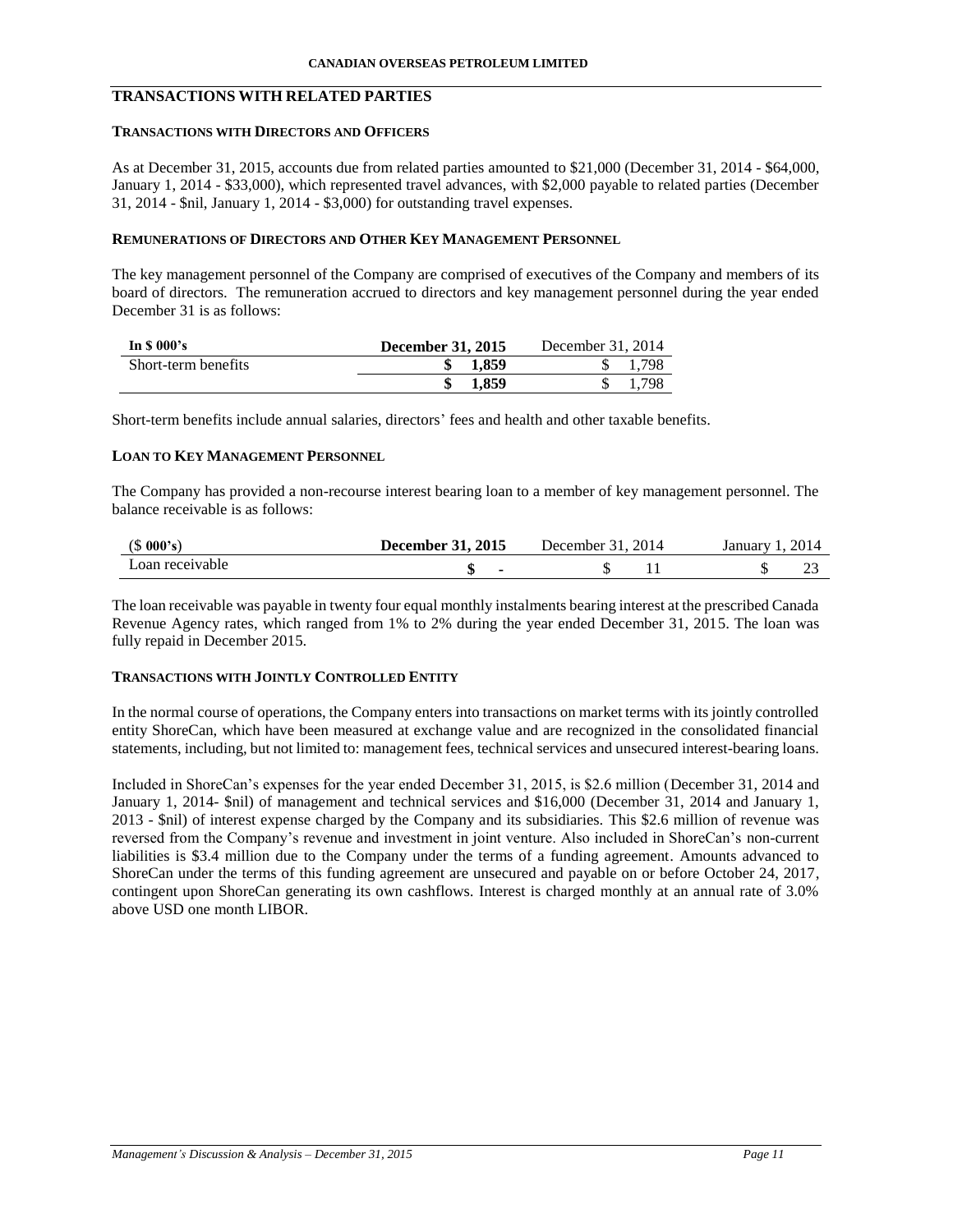# **FINANCIAL INSTRUMENTS\***

The Company's financial instruments consist of cash, short-term deposits, credit card and other deposits, loans, accounts receivable, as well as accounts payable, accrued liabilities and derivative liability. It is management's opinion that the Company is not currently exposed to significant interest and/or credit risks arising from these financial instruments and that the fair value of these financial instruments approximates their carrying value.

To mitigate a portion of its exposure and to the extent it is feasible, the Company keeps its funds in currencies applicable to its known short-term commitments. No assurance can be given that such management of risk exposure will offset and/or eliminate the foreign exchange fluctuations.

*\* This section contains forward-looking information. Please see the "Forward-looking Information and Statements" section (at the beginning of this document) for a discussion of risks and uncertainties relating to such information.*

# **SHARE CAPITAL**

The Company is authorized to issue an unlimited number of common and preferred shares.

As at December 31, 2015, there were 482,339,196 Common Shares issued and outstanding.

As at December 31, 2015, the Company also had the following outstanding securities other than Common Shares:

- 19,315,000 stock options issued and outstanding to purchase Common Shares with an average exercise price of \$0.46 per Common Share and a remaining contractual life of two months to three years; and
- 136,280,968 share purchase warrants issued and outstanding to purchase Common Shares with an average exercise price of \$0.19 per share and a remaining contractual life of three months to a year and a half.

# **COMMITMENTS AND CONTRACTUAL OBLIGATIONS\***

As at December 31, 2015, the Company has the following commitments:

|              | Total | Less than       | <b>One to Three</b> | Four to           | After Five |
|--------------|-------|-----------------|---------------------|-------------------|------------|
| In $$000's$  |       | <b>One Year</b> | <b>Years</b>        | <b>Five Years</b> | Years      |
| Office lease | 1.868 | -477            | 954                 | 437               | $\sim$     |

The Company is committed under an operating lease agreement for the rental of office space in Calgary, Canada. The approximate lease payments total \$1.9 million and are payable over the next four years.

As at December 31, 2015, the jointly controlled entity ShoreCan, in which the Company holds a 50% interest in, has commitments of \$0.2 million for annual license fees due in the fourth quarter of 2016 and \$7.0 million which relate to a minimum work programme to be carried out by the second quarter of 2017, under its exploration license in Namibia. In the event that the acquisition of seismic data does not occur in accordance with the work programme, there is no financial penalty to ShoreCan and the license is subject to forfeiture after that date. ShoreCan is currently exploring alternatives for raising sufficient capital to complete the minimum work programme, and plans to proceed under the terms of the exploration license. ShoreCan has capitalized costs in Namibia of \$0.5 million as at December 31, 2015 (December 31, 2014 and January 1, 2014 - \$nil).

*\* This section contains forward-looking information. Please see the "Forward-looking Information and Statements" section (at the beginning of this document) for a discussion of risks and uncertainties relating to such information.*

## **LIQUIDITY AND CAPITAL RESOURCES\***

As of December 31, 2015, the Company had a working capital of approximately \$1.0 million, shareholders' equity of \$17.2 million and cash of \$2.0 million.

For the year ended December 31, 2015, the Company's cash used in operating activities amounted to \$6.3 million and cash used in investing activities amounted to \$0.9 million, compared to \$7.5 million and \$0.6 million, respectively, for the year ended December 31, 2014.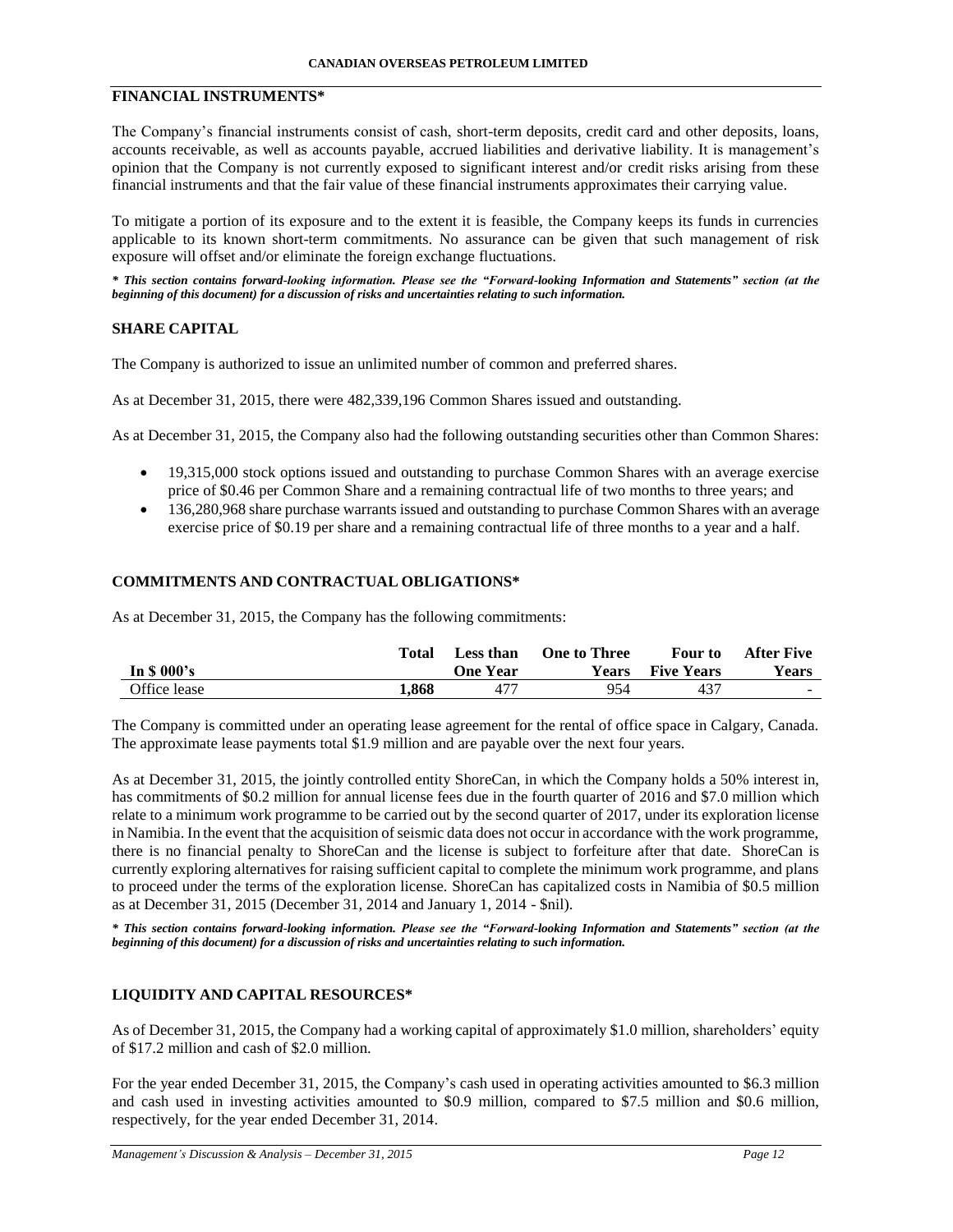# **LIQUIDITY AND CAPITAL RESOURCES\* (CONTINUED)**

During 2014, the Company issued 17,777,777 Common Shares at a price of GBP 0.135 (\$0.224) for gross proceeds of GBP 2.4 million (\$4.1 million). The agents were paid cash commission and fees of GBP 0.3 million (\$0.4 million) representing 5.0% of the gross proceeds of the public offering. Other expenses related to the public offering amounted to approximately \$1.1 million. The Company also issued 888,889 Common Share purchase warrants to its agent as compensation warrants, which entitle the holders to purchase one Common Share of COPL for the period until April 4, 2016, at an exercise price of GBP 0.135 (\$0.224). The fair value of the Warrants issued was recognized as share issue costs and estimated at \$0.1 million using a Black-Scholes option pricing model (the assumptions used for the model are discussed in the notes accompanying the Company's audited consolidated financial statements for years ended December 31, 2014 and 2013).

During 2014, the Company also closed a short form prospectus in connection with a marketed offering of units of the Company ("2014 Offering"). A unit ("Unit") consisted of one Common Share and one share purchase warrant. Each warrant of the 2014 Offering (the "2014 Offering Warrant") entitles the holder thereof to purchase one Common Share at an exercise price of CAD \$0.40 (\$0.37) per Common Share on or before August 21, 2017. The Company issued 50,555,000 Units at a price of CAD \$0.20 (\$0.18) per Unit, for aggregate proceeds of approximately \$9.2 million pursuant to the 2014 Offering. The agents were paid a cash commission of \$0.2 million as well as \$0.5 million representing 5.0% of the gross proceeds. Other expenses related to the offering of Units amounted to approximately \$0.3 million. The fair value of the 2014 Offering Warrants issued was netted against proceeds from share capital and estimated at \$2.6 million using a Black-Scholes option pricing model (the assumptions used for the model are discussed in the notes accompanying the Company's audited consolidated financial statements for the years ended December 31, 2015 and 2014). The Company has used the funds received from the 2014 Offering to fund its acquisition and processing of seismic data in connection with evaluating Nigeria and West Africa Transform Margin opportunities and for general and administrative expenses and corporate development, as originally disclosed.

On July 9, 2015, the Company closed a short form prospectus in connection with a marketed offering of Units of the Company ("2015 Offering"). Each Unit consisted of one Common Share in the capital of the Company and one share purchase warrant. Each warrant (the "2015 Offering Warrants") entitles the holder thereof to purchase one Common Share at an exercise price of CAD \$0.12 (\$0.09) per Common Share on or before the date that is 24 months following the closing date. The Company issued 80,288,699 Units at a price of CAD 0.09 (\$0.07) for gross proceeds of CAD \$7.2 million (\$5.7 million). The agents were paid cash commission of CAD \$0.4 million (\$0.3 million) representing 6.0% of the gross proceeds of the 2015 Offering. The fair value of the 2015 Offering Warrants issued was netted against proceeds from share capital and estimated at \$1.4 million using a Black-Scholes option pricing model (the assumptions used for the model are discussed in the notes accompanying the Company's audited consolidated financial statements as at and for the years ended December 31, 2015 and 2014).

The Company also issued 4,548,380 share purchase warrants (the"2015 Offering Agent Warrants") to its agents as compensation warrants in an amount equal to 6.0% of 75,806,333 of the Common Shares issued pursuant to the 2015 Offering. Each 2015 Offering Agent Warrant entitles the holder to purchase one Common Share of the Company that is 24 months following the closing date, at an exercise price of CAD \$0.09 (\$0.07). Other expenses related to the public offering amounted to approximately CAD \$0.5 million (\$0.4 million). The fair value of the 2015 Offering Agent Warrants issued was recognized as share issue costs and estimated at \$0.1 million using a Black-Scholes option pricing model (the assumptions used for the model are discussed in the notes accompanying the Company's audited consolidated financial statements as at and for the years ended December 31, 2015 and 2014).

Currently, the Company does not have material cash inflows and/or adequate financing to develop profitable operations. The Company is pursuing exploration projects that, if successful, will require substantial additional financing before they are able to generate positive cash flows. Accordingly, the Company's planned growth and future development activities are dependent on its ability to obtain additional financing. There is no assurance that the Company will be able to obtain adequate financing in the future or that such financing will be obtained on terms advantageous to the Company.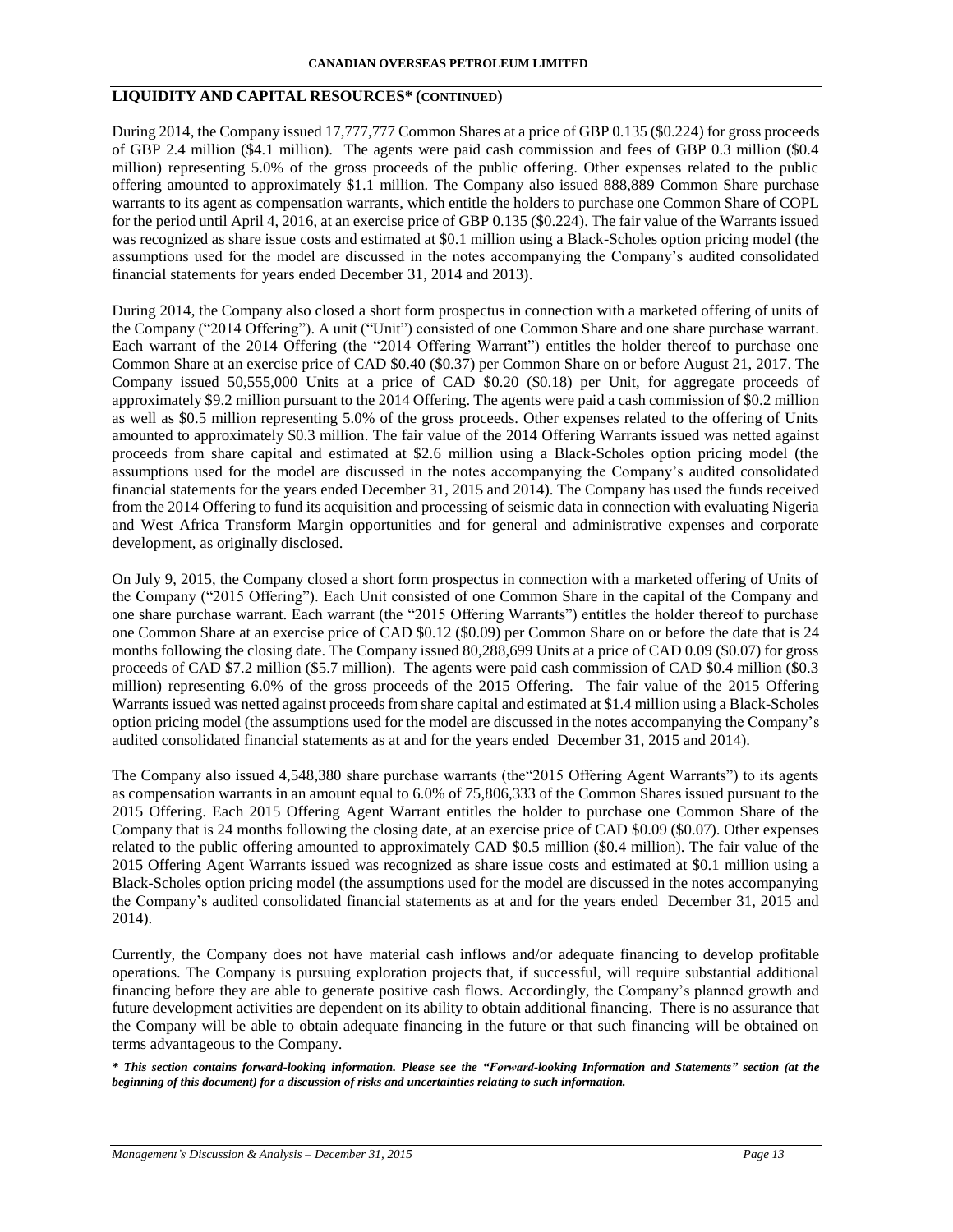# **ACCOUNTING PRONOUNCEMENTS**

#### **SIGNIFICANT ACCOUNTING POLICY CHANGES\***

### *Change in Functional and Presentation Currency*

Effective January 1, 2015, the functional currency was changed from CAD to USD for the Company. The measurement change is due to the focus of the Company in sub-Saharan Africa, for which costs are denominated in USD. As a result of the Company's focus in areas with USD functional currencies, the Company has also redenominated the intercompany debt agreements to USD.

Transactions denominated in foreign currencies are translated at the exchange rate prevailing on the transaction date. At each period end, monetary assets and liabilities denominated in a foreign currency are translated at the exchange rate prevailing at the period end date. All differences are recognized in net earnings. Non-monetary assets, liabilities and transactions denominated in a foreign currency and measured at historical cost are translated at the exchange rate in effect at the transaction date. Non-monetary items measured at fair value are translated using the exchange rates at the date when the fair value was determined.

For the purpose of consolidation, assets and liabilities of foreign subsidiaries are translated from their functional currency to USD using the exchange rate prevailing at the period end date. The statements of comprehensive loss and cash flows are translated using the average exchange rates for the period. Foreign exchange differences resulting from such transactions are recorded in Shareholders' Equity as accumulated other comprehensive income.

The change in presentation currency is to better reflect the Company's business activities and to improve investors' ability to compare the Company's financial results. This change has been applied retrospectively as if the new presentation currency had always been the Company's presentation currency. The statements of comprehensive income (loss) were translated at the average exchange rates for the reporting period or at the exchange rate prevailing at the date of the transaction. Exchange differences arising on translation were taking into cumulative translation adjustment in shareholder's equity. As a result, the effect on the Company's financial disclosure is that previously released disclosure of the Company may not be comparable to disclosure released by the Company after the date of adoption of this change in presentation currency. For comparative balances, assets and liabilities are translated at the rate prevailing at the reporting date. Management does not expect that this change in presentation currency will have an effect on the business of the Company.

For comparative purposes, the statement of financial position as at December 31, 2014 and January 1, 2014 includes adjustments to reflect the change in accounting policy resulting from the change in presentation currency to USD. The amounts previously reported in CAD as shown below have been translated into USD at the December 31, 2014 and January 1, 2014 exchange rate. The effect of the translation is as follows:

| As at January 1, 2014 (\$ 000's) | As previously<br>reported CAD | As translated into<br><b>USD</b> |
|----------------------------------|-------------------------------|----------------------------------|
| Current assets                   | \$<br>2,762                   | \$<br>2,599                      |
| Non-current assets               | 17,753                        | 16,693                           |
| <b>TOTAL ASSETS</b>              | \$ 20,515                     | \$19,292                         |
| Current liabilities              | 1,859                         | 1,747                            |
| Non-current liabilities          | -                             |                                  |
| <b>TOTAL LIABILITIES</b>         | 1,859<br>\$                   | \$<br>1,747                      |
| As at December 31, 2014          |                               |                                  |
| Current assets                   | \$<br>6,035                   | \$<br>5,203                      |
| Non-current assets               | 19,137                        | 16,502                           |
| <b>TOTAL ASSETS</b>              | \$25,172                      | \$21,705                         |
| Current liabilities              | 1,601                         | 1,380                            |
| Non-current liabilities          | 66                            | 57                               |
| <b>TOTAL LIABILITIES</b>         | \$<br>1,667                   | \$<br>1,437                      |

*Management's Discussion & Analysis – December 31, 2015 Page 14*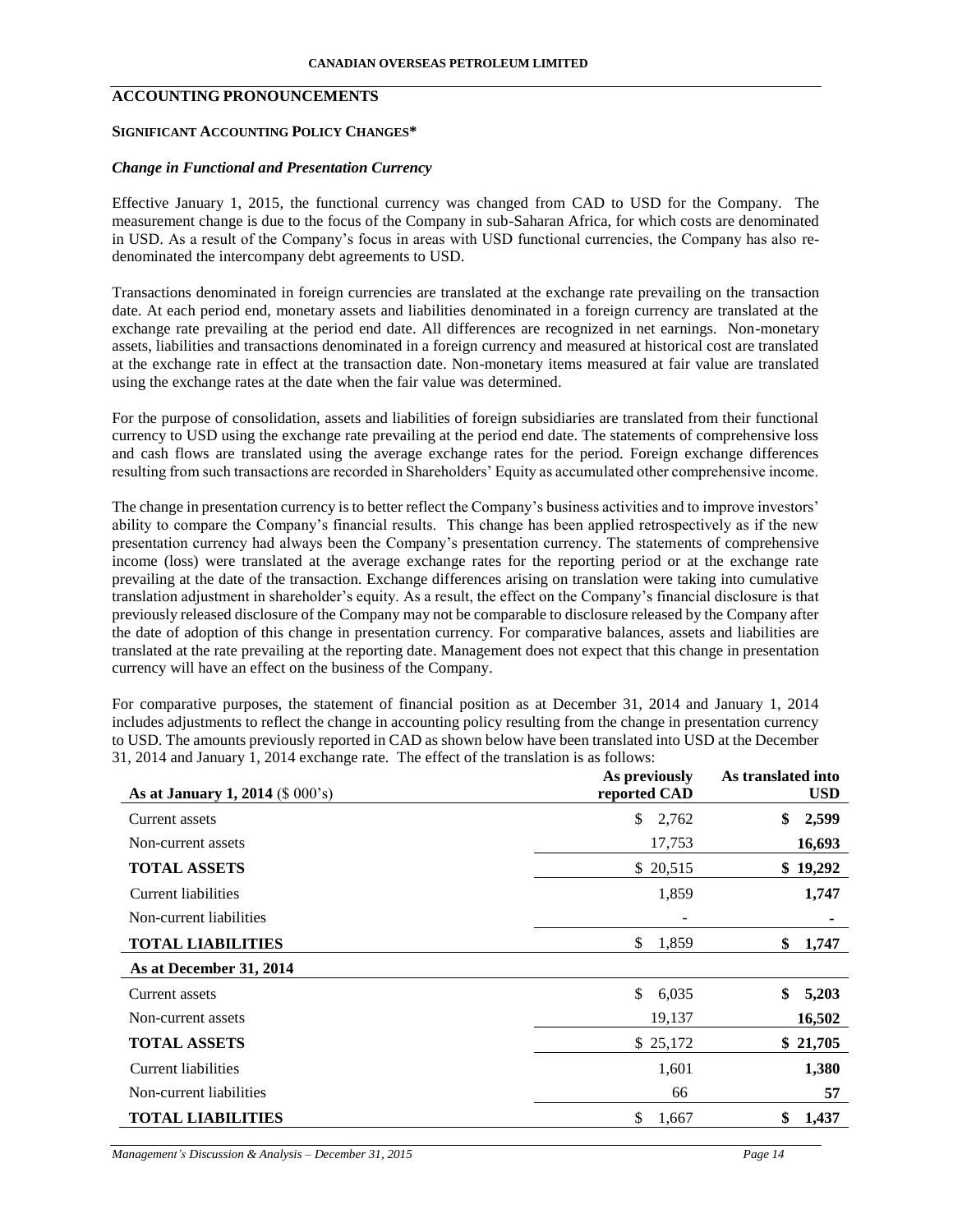# **SIGNIFICANT ACCOUNTING POLICY CHANGES (CONTINUED)**

### *Change in Functional and Presentation Currency (continued)*

For comparative purposes, the Consolidated Statements of Comprehensive Loss for the year ended December 31, 2014, include adjustments to reflect the change in accounting policy resulting from the change in presentation currency to USD. The amounts previously reported in CAD as shown below have been translated into USD at the 2014 average exchange rate or the rate in effect at the date of the transaction. The effect of the translation is as follows:

| For the year ended December 31, 2014 $(\$ 000's)$   | As previously<br>reported CAD | As translated into<br><b>USD</b> |
|-----------------------------------------------------|-------------------------------|----------------------------------|
| Exploration                                         | \$<br>2                       | \$<br>1                          |
| Pre-license costs                                   | (607)                         | (551)                            |
| Derecognition of exploration $\&$ evaluation assets | (665)                         | (594)                            |
| Administrative                                      | (7,180)                       | (6, 541)                         |
| Depreciation                                        | (68)                          | (62)                             |
| Interest income                                     | 32                            | 28                               |
| Derivative gain                                     | 30                            | 27                               |
| Foreign exchange gain                               | 1,308                         | 1,138                            |
| Net loss                                            | (7, 148)                      | (6, 554)                         |
| Gain (loss) due to presentation currency            | 211                           | (1,482)                          |
| Comprehensive loss for the period                   | \$ (6,937)                    | \$ (8,036)                       |
| Loss per share (basic and diluted)                  | \$<br>(0.02)                  | \$<br>(0.02)                     |
| Comprehensive loss per share (basic and diluted)    | (0.02)<br>\$                  | \$<br>(0.02)                     |

*\* This section contains forward-looking information. Please see the "Forward-looking Information and Statements" section (at the beginning of this document) for a discussion of risks and uncertainties relating to such information.*

# **ACCOUNTING PRONOUNCEMENTS**

#### **FUTURE ACCOUNTING CHANGES**

#### *IFRS 9 – "Financial Instruments"*

Since November 2009, the IASB has been in the process of completing a three-phase project to replace IAS 39, "Financial Instruments: Recognition and Measurement" with IFRS 9, which includes requirements for hedge accounting, accounting for financial assets and liabilities and impairment of financial instruments. As of July 2014, the IASB completed the final elements of IFRS 9, setting the mandatory effective date to January 1, 2018. The Company will assess the effect of this future pronouncement on its financial statements.

### *IFRS 15 – "Revenue from Contracts with Customers"*

In May 2014, the IASB and FASB jointly issued IFRS 15 "Revenue from Contracts with Customers," which replaces IAS 18 "Revenue," IAS 11 "Construction Contracts," and other revenue related interpretations. In July 2015, the IASB deferred the mandatory effective date to January 1, 2018 with early adoption permitted. The Company will assess the effect of this future pronouncement on its financial statements.

### *IFRS 16 – Leases*

In January 2016, the IASB issued IFRS 16 "Leases", which replaces IAS 17 Leases. IFRS 16 applies to lessees, requiring the recognition of assets and liabilities for most leases and eliminates the distinction between operating and financing leases. The standard is effective for annual period beginning on or after January 1, 2019, with early adoption permitted if IFRS 15 has also been applied. The Company will assess the effect of this future pronouncement on its financial statements.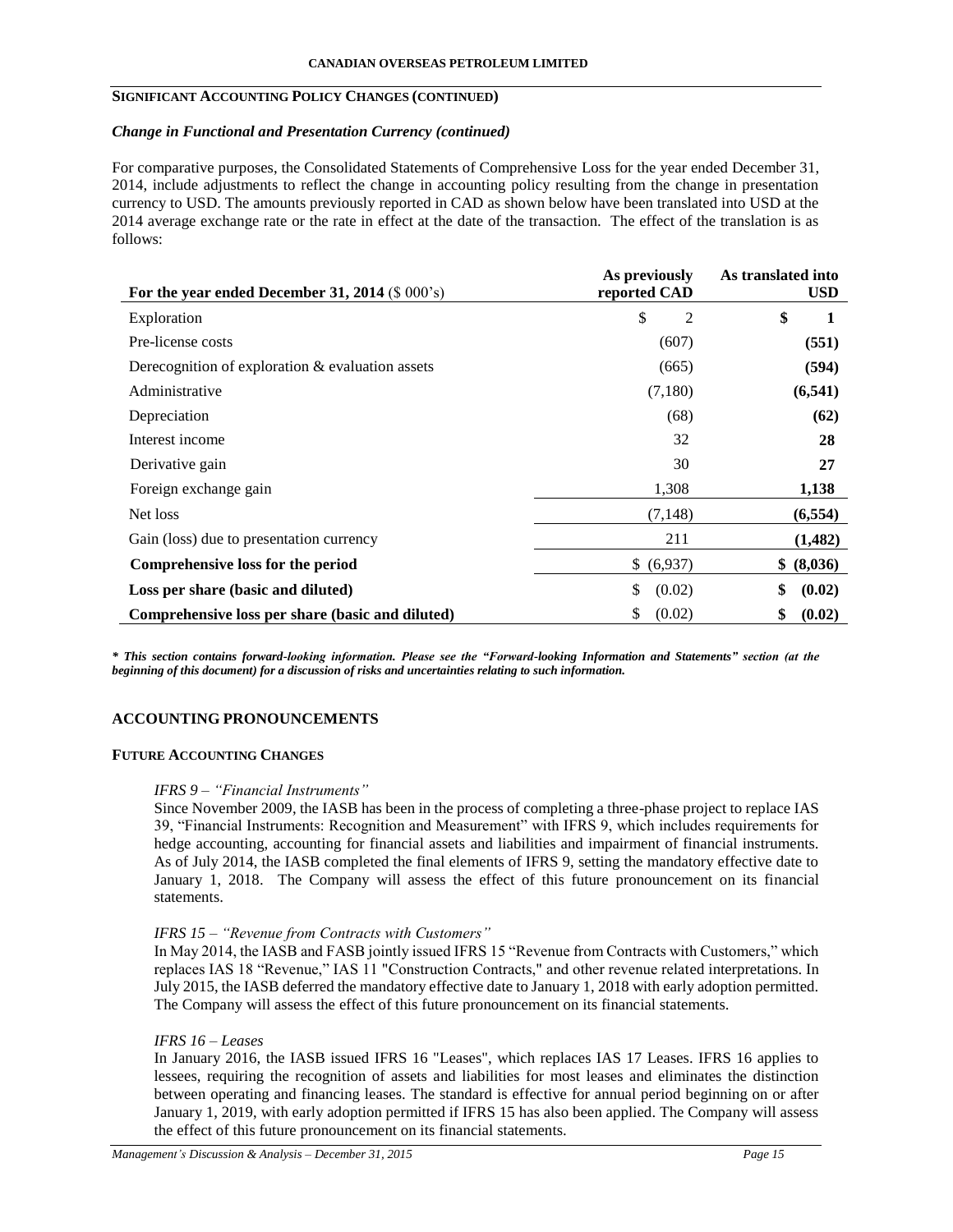# **ACCOUNTING PRONOUNCEMENTS (CONTINUED)**

#### **CRITICAL ACCOUNTING ESTIMATES**

The preparation of the financial statements requires the Company to make estimates, assumptions and judgements in applying the Company's accounting policies and practices, which may have a significant impact on the financial results reported by the Company. Actual results could differ from estimated amounts, and those differences may be material. A comprehensive discussion of the Company's significant critical accounting estimates is contained in the audited consolidated financial statements for the years ended December 31, 2015 and 2014.

Management is required to make judgements, assumptions and estimates in applying the Company's accounting policies and practices, which may have a significant impact on the financial results reported by the Company. Estimates and judgments are continuously evaluated and are based on management's experience and other factors, including expectations of future events that are believed to be reasonable under the circumstances. Accordingly, actual results may differ from those estimated amounts and differences may be material.

In particular, significant areas of estimation uncertainty considered by management in preparing the consolidated financial statements are:

- Stock-based compensation, warrants and derivative liability the amounts recorded in respect of stock options granted, share purchase warrants granted and the derivative liability for warrants issued are based on the Company's estimation of their fair value, calculated using assumptions regarding the life of the option or warrant, interest rates and volatility. By their nature, these estimates and assumptions are subject to uncertainty, and the actual fair value of options or warrants may differ at any time;
- Impairment of assets E&E assets and office equipment are assessed for impairment annually and when circumstances suggest that the carrying amount might exceed the recoverable amount. These calculations require the use of estimates and assumptions and are subject to change as new information becomes available. Specifically for E&E assets, these estimates include future commodity prices, quantity of reserves and discount rates, as well as future development and operating expenses;
- Impairment of investment in joint venture After application of the equity method, the net investment in joint venture is assessed for impairment annually and when circumstances suggest that the carrying amount might exceed the recoverable amount. The Company assesses whether it is necessary to recognize any additional impairment loss with respect to its net investment in the joint venture or any other amount that does not constitute part of the net investment. These estimates include the market, economic, legal and political environment in which the joint venture operates, as well as changes in the joint venture's financial condition. Any reversal of impairment losses is recognized to the extent that the recoverable amount of the investment subsequently increases;
- Deferred income tax management assesses the likelihood that deferred income tax assets will be realized from future taxable earnings, the amount of which is subject to measurement uncertainty; and
- Provisions, commitments and contingent liabilities amounts recorded as provisions and amounts disclosed as commitments and contingent liabilities are estimated based on the terms of the related contracts and management's best knowledge at the time of issuing the consolidated financial statements. The actual results ultimately may differ from those estimates as future confirming events occur.

Significant judgments are involved in the determination of the functional currency of the subsidiaries and the time when exploration and evaluation projects are complete and the technical feasibility and commercial viability of extracting oil or gas are demonstrable for the project or there is no prospect of a positive outcome for the project . Determining the type of joint arrangement as either a joint operation or a joint venture is based on management's determination of whether it has joint control over another entity and considerations include assessment of contractual agreements for unanimous consent of the parties on decision making of relevant activities. Once classified as a joint arrangement, management assesses whether it is structured through a separate vehicle and whether the legal form and contractual arrangements give the entity the direct right to the assets and obligations for the liabilities within the normal course of business, as well as the entity's rights to the economic benefit of assets and its involvement and responsibility for settling liabilities associated with the arrangement.